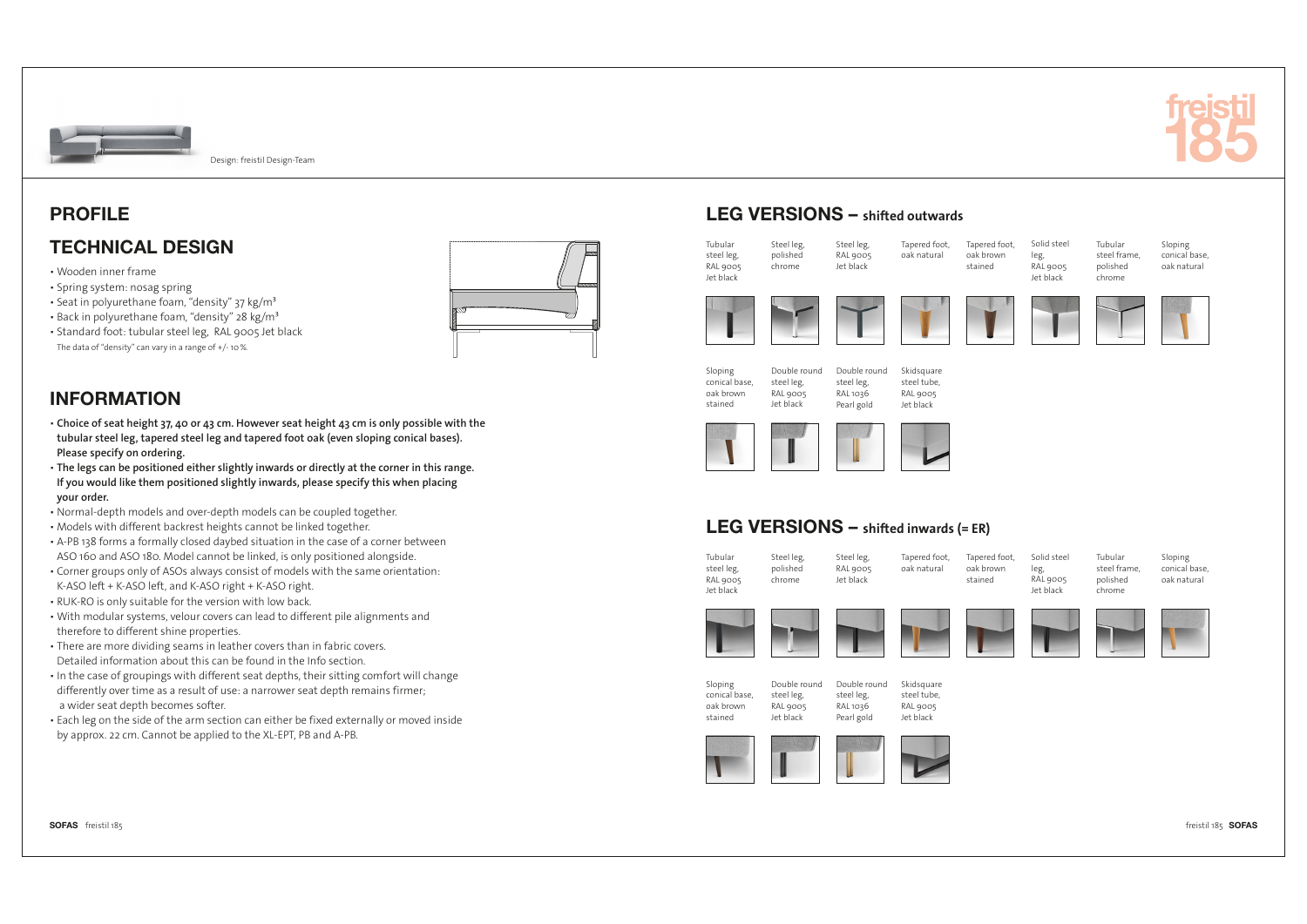





K-SOB 185/223 ER (leg shifted inwards) PB 86 x 54 2 x BI-RUK 60 x 40 (Skid-square tube, RAL 9005 Jet black)



K-ASO 185/160 ri (high backrest) K-ASO 185/140 ri (high backrest) (Leg, textured black paint)



K-Ü-ASO 185/200 le ER (leg shifted inwards) K-ASO 185/160 le ER (leg shifted inwards) 3 x BI-RUK 60 x 40 1 x BI-RUK 144/63 x 43 (Skid-square tube, RAL 9005 Jet black)

# OVERVIEW OF RANGE

**Front view/Top view**

**Body-sofa in the width: 203, 223 cm**



K-SOB 185/203





**All main structural elements are also available in extra depth (total depth 97 cm) and/or high back (total height 74 cm).**



K-SOB 185/223

K-SOB 185/203

**Body of sectional sofa in widths: 140, 160, 180, 200 cm**





K-ASO 185/140 le

K-ASO 185/140 le







K-ASO 185/140 ri



K-ASO 185/160 ri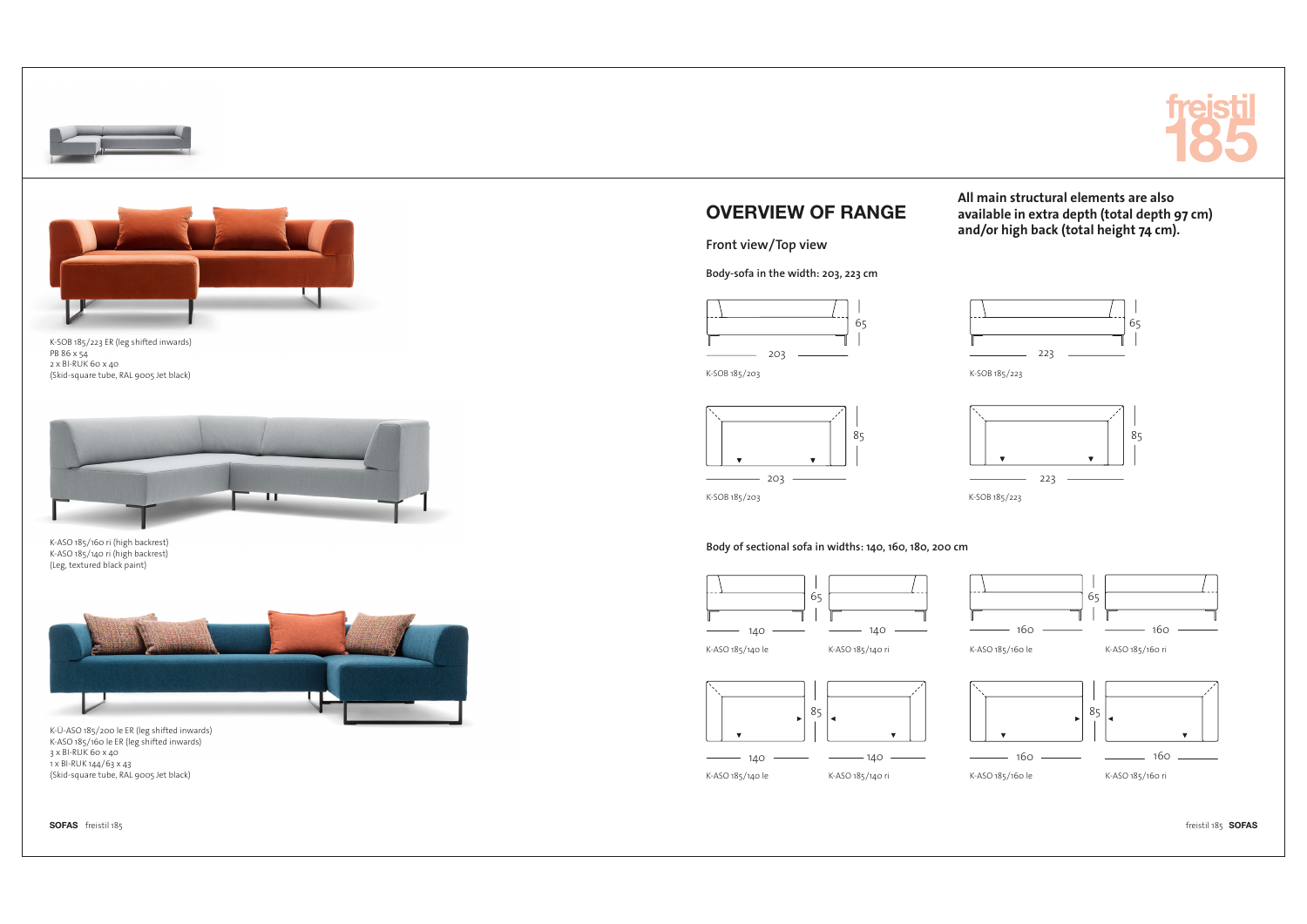

## OVERVIEW OF RANGE

**Front view/Top view**

**Body of sectional sofa in widths: 140, 160, 180, 200 cm**



65  $200$   $\longrightarrow$  200 K-ASO 185/200 le K-ASO 185/200 ri 85  $\overline{\phantom{a}}$ 

 $200 \longrightarrow 200$ 

K-ASO 185/200 ri

K-ASO 185/200 le

SOFAS freistil 185

**All main structural elements are also available in extra depth (total depth 97 cm) and/or high back (total height 74 cm).**

OVERVIEW OF RANGE

**Front view/Top view**

**Body-sectional chair: 80 cm**



K-ASE 185/80 le K-ASE 185/80 ri





65

**All main structural elements are also available in extra depth (total depth 97 cm) and/or high back (total height 74 cm).**

**Body-sectional bench: 110 cm**



K-ARB 185/110 le

K-ASE 185/80 le K-ASE 185/80 ri

**Body-closing chair with fixed footstool extra depth 110 x 177 cm**



110





**Body-closing chair with fixed footstool extra depth 130 x 177 cm**



K-ARB 185/110 ri

K-UE-ASS-PSZ 185/110 le K-UE-ASS-PSZ 185/130 le K-UE-ASS-PSZ 185/110 ri

K-UE-ASS-PSZ 185/130 ri

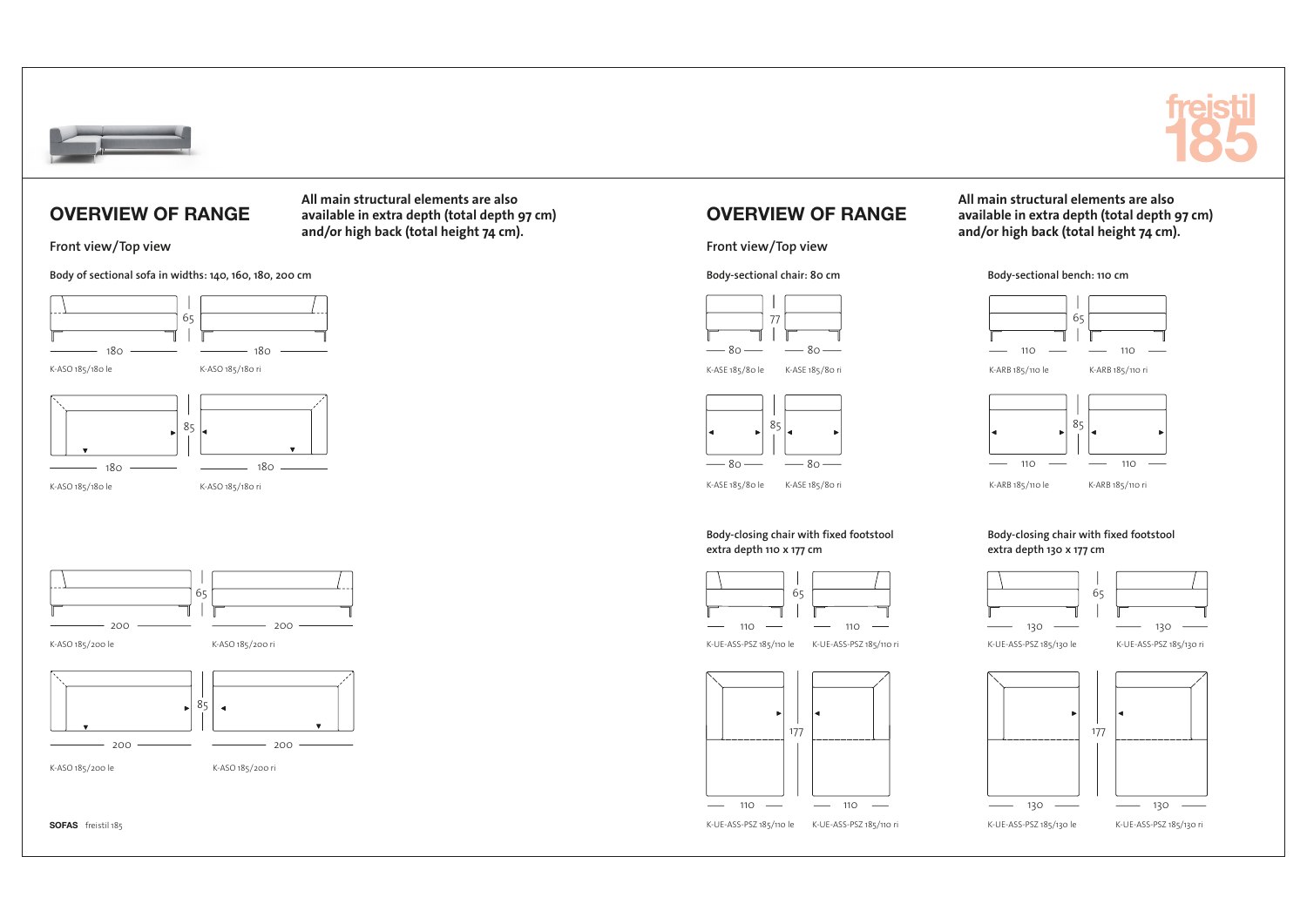

### OVERVIEW OF RANGE

**Front view/Top view**

**Upholstered bench element: 86 x 54 cm, 86 x 86 cm or 86 x 97 cm (extra depth)**



PB 185/86 x 86

PB 185/86 x 54

PB 185/86 x 97 (extra depth)

**All main structural elements are also available in extra depth (total depth 97 cm) and/or high back (total height 74 cm).**

# OVERVIEW OF RANGE

**Front view/Top view**

**Backrest cushion with roll (not suitable for high back): 65 x 52 cm**



#### **Side view**

K-SOB 185 K-ASO 185

Normal depth

Extra depth



65 62



68 65 62



PB 185/86 x 54

**All main structural elements are also available in extra depth (total depth 97 cm) and/or high back (total height 74 cm).**

Normal depth (high back)



K-H-SOB 185 K-H-ASO 185



Extra depth (high back)

K-H-SOB 185 (extra depth) K-H-ASO 185 (extra depth)



freistil 185 SOFAS